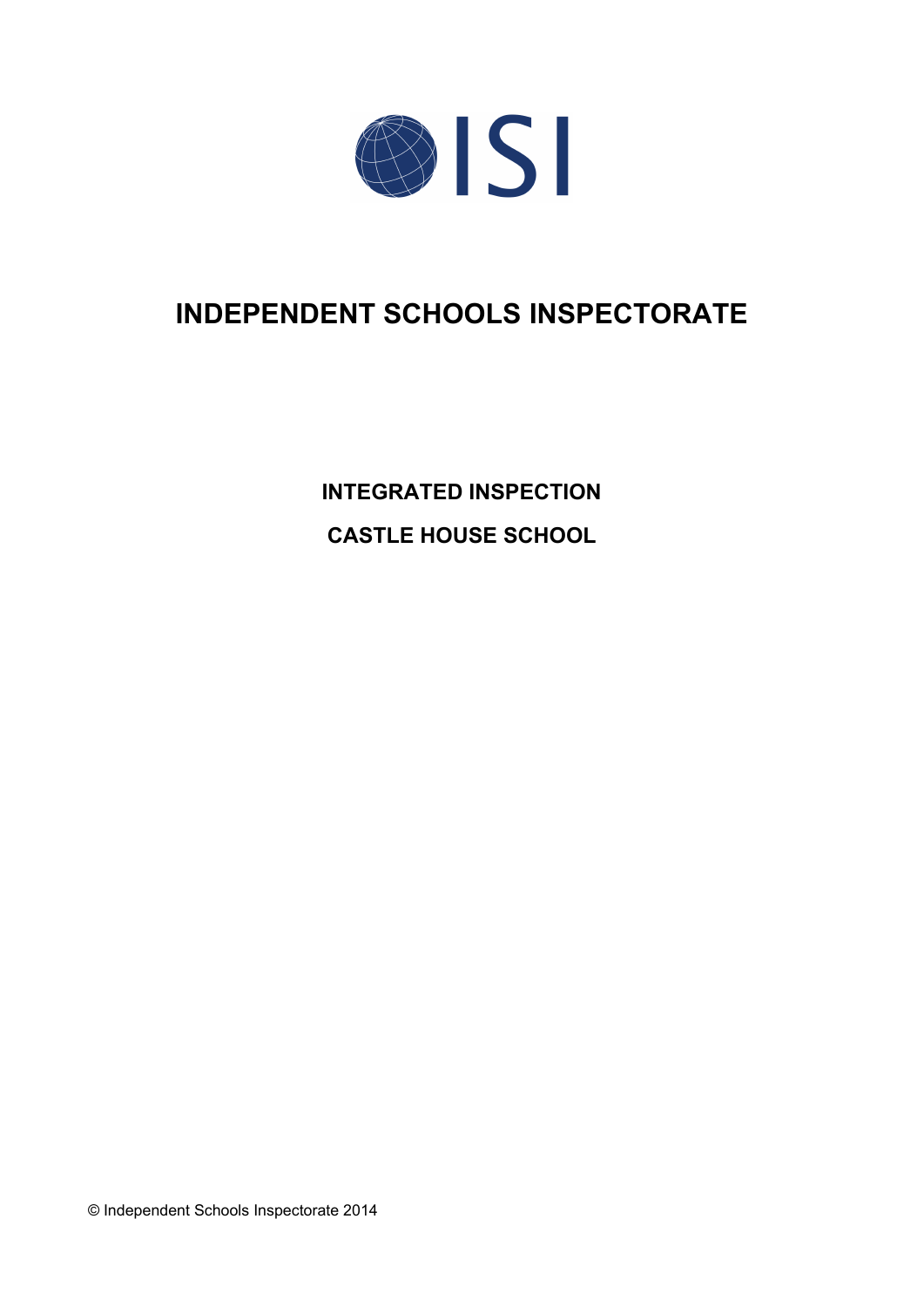# **INDEPENDENT SCHOOLS INSPECTORATE**

# **Castle House School**

| <b>Full Name of School</b>       | <b>Castle House School</b>                   |
|----------------------------------|----------------------------------------------|
| <b>DfE</b> Number                | 894/6002                                     |
| <b>EYFS Number</b>               | EY345539                                     |
| Registered Charity Number 510515 |                                              |
| <b>Address</b>                   | <b>Castle House School</b>                   |
|                                  | <b>Chetwynd End</b>                          |
|                                  | <b>Newport</b>                               |
|                                  | <b>Shropshire</b>                            |
|                                  | <b>TF107JE</b>                               |
| <b>Telephone Number</b>          | 01952 811035                                 |
| <b>Email Address</b>             | admin@castlehouseschool.co.uk                |
| Head                             | <b>Mr Richard Walden</b>                     |
| <b>Chair of Governors</b>        | <b>Dr Martin Deahl</b>                       |
| Age Range                        | 2 to 11                                      |
| <b>Total Number of Pupils</b>    | 142                                          |
| <b>Gender of Pupils</b>          | Mixed (76 boys; 66 girls)                    |
| Numbers by Age                   | 0-2 (EYFS): <b>13</b><br>$5 - 11$ :<br>88    |
|                                  | 3-5 (EYFS): 41                               |
| Number of Day Pupils             | Total:<br>142                                |
| Head of EYFS Setting             | Mr Jonathan Griffiths (Head of Lower School) |
| <b>EYFS Gender</b>               | <b>Mixed</b>                                 |
| <b>Inspection Dates</b>          | 17 Jun 2014 to 20 Jun 2014                   |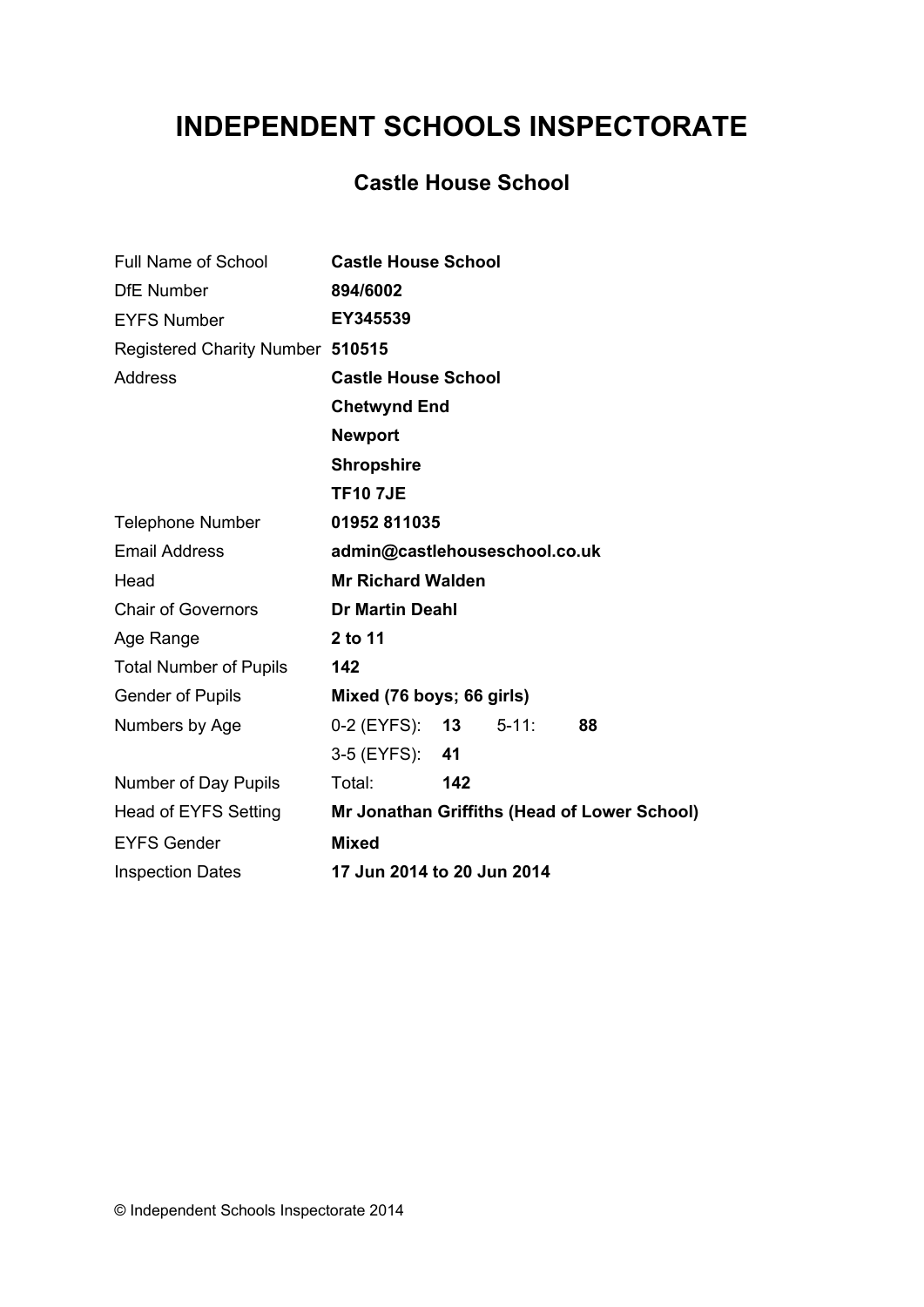## **PREFACE**

This inspection report follows the *ISI schedule,* which occupies a period of four continuous days in the school. The previous ISI inspection was in May 2008.

The Independent Schools Inspectorate (ISI) is the body approved by the Secretary of State for the purpose of inspecting schools belonging to the Independent Schools Council (ISC) Associations and reporting on compliance with the Education (Independent School Standards) (England) Regulations 2010, as amended. The range of these Regulations, which replace those first introduced on 1 September 2003, can be viewed on the website [www.legislation.gov.uk.](http://www.legislation.gov.uk) Additionally, inspections will consider the school's accessibility plan under Schedule 10 of the Equality Act 2010 and the ban on corporal punishment introduced by the School Standards and Framework Act 1998.

The inspection was also carried out under the arrangements of the ISC Associations for the maintenance and improvement of the quality of their membership.

ISI is also approved to inspect the Early Years Foundation Stage (EYFS), which was introduced in September 2008 and applies to all children in England from birth to 31 August following their fifth birthday. This report evaluates the extent to which the setting fulfils the requirements of the Early Years Foundation Stage Statutory Framework published by the Department for Education (DfE) and follows the requirements of the Childcare Act 2006 as subsequently amended.

The inspection of the school is from an educational perspective and provides limited inspection of other aspects, although inspectors comment on any significant hazards or problems they encounter which have an adverse impact on children. The inspection does not include:

- (i) an exhaustive health and safety audit
- (ii) an in-depth examination of the structural condition of the school, its services or other physical features
- (iii) an investigation of the financial viability of the school or its accounting procedures
- (iv) an in-depth investigation of the school's compliance with employment law.

Inspectors may be aware of individual safeguarding concerns, allegations and complaints as part of the inspection process. Such matters will not usually be referred to in the published report but will have been considered by the team in reaching their judgements.

Both Ofsted and ISI inspect and report on the Independent School Standards Regulations. However, they apply different frameworks and have different criteria for judging school quality that are suited to the different types of schools they inspect. Both use a four point scale when making judgements of quality but, whilst the ISI terminology reflects quality judgements that are at least equivalent to those used by Ofsted, they also reflect the differences in approach. ISI reports do not provide a single overarching judgement for the school but instead give a clear judgement on each aspect of the school's work at the beginning of each section. **These headline statements must include one of the ISI descriptors 'excellent', 'good', 'sound' or 'unsatisfactory', and where Achievement is 'exceptional' that term may be used for the top grade.** Elsewhere in the report, inspectors may use a range of different adjectives to make judgements. **For EYFS registered provision (for pupils aged under three), reports are required to use the same terminology ('outstanding', 'good', 'requires improvement' and 'inadequate') as Ofsted reports.**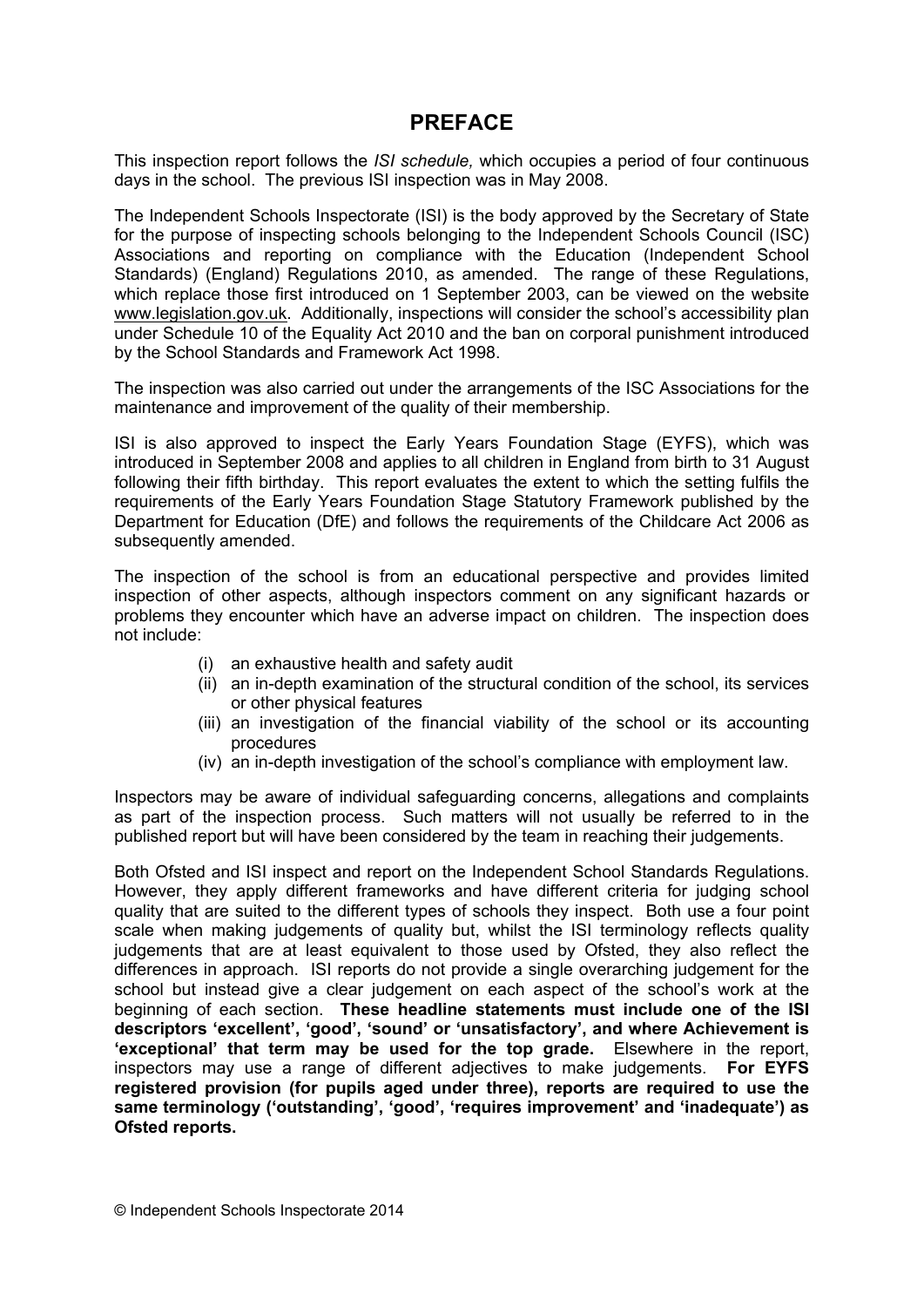# **INSPECTION EVIDENCE**

The inspectors observed lessons, conducted formal interviews with pupils and examined samples of pupils' work. They held discussions with senior members of staff and with governors, observed a sample of the extra-curricular activities that occurred during the inspection period, and attended registration sessions and assemblies. Inspectors visited the facilities for sick or injured pupils. The responses of parents and pupils to pre-inspection questionnaires were analysed, and the inspectors examined regulatory documentation made available by the school.

#### **Inspectors**

| Mrs Serena Alexander          | <b>Reporting Inspector</b>                               |
|-------------------------------|----------------------------------------------------------|
| Mr Larry Fairclough           | Team Inspector (Former Head, IAPS school)                |
| <b>Mrs Kathleen Silvester</b> | Team Inspector (Former Head of Prep Dept, ISA<br>school) |
| Mrs Jenny Clayphan            | Co-ordinating Inspector for Early Years                  |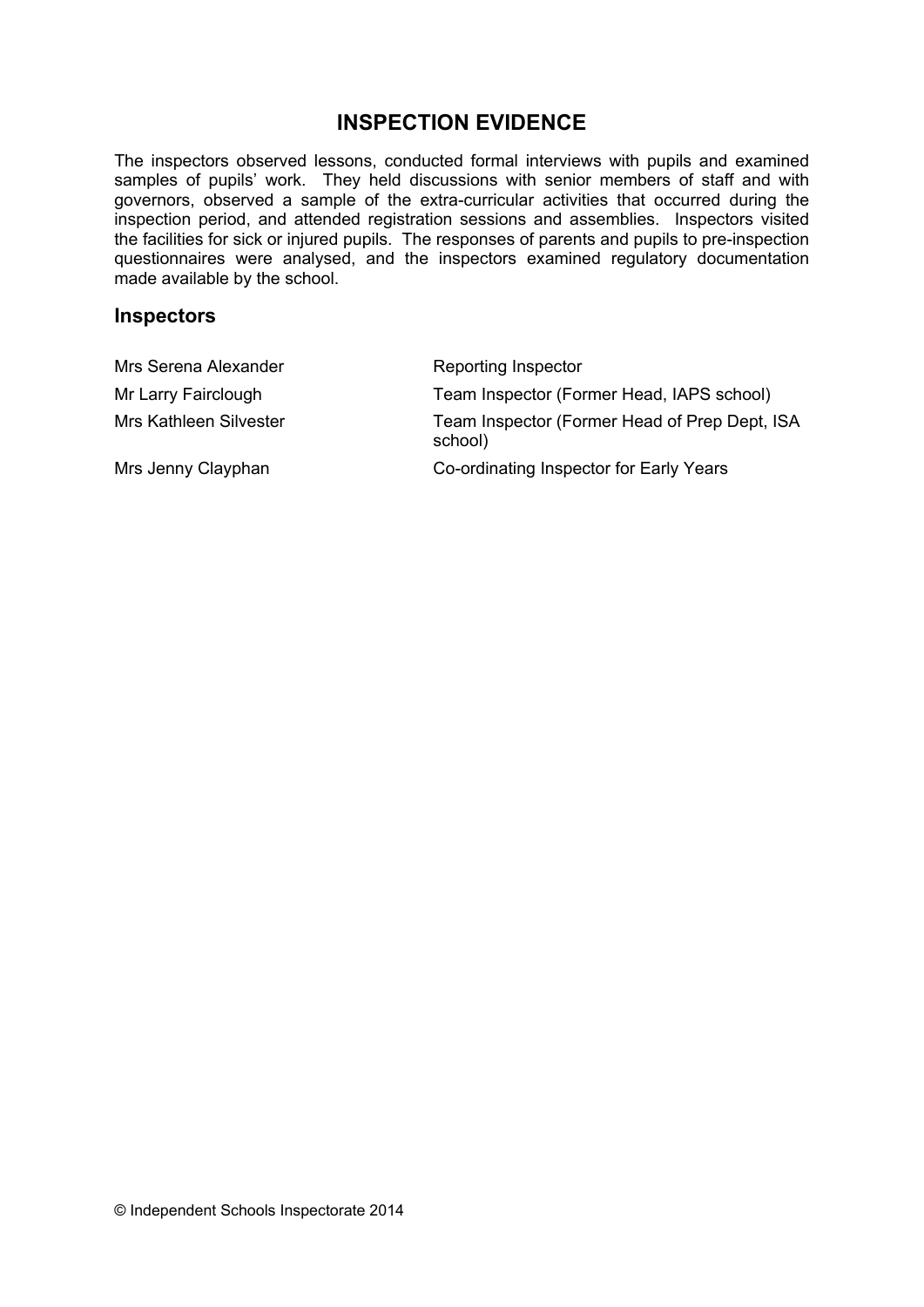# **CONTENTS**

Page

| 1           | THE CHARACTERISTICS OF THE SCHOOL                                                                                 | 1        |
|-------------|-------------------------------------------------------------------------------------------------------------------|----------|
| $\mathbf 2$ | THE SUCCESS OF THE SCHOOL                                                                                         | 2        |
| (a)         | <b>Main findings</b>                                                                                              | 2        |
|             | (b) Action points                                                                                                 | 3        |
|             | (i) Compliance with regulatory requirements                                                                       | 3        |
|             | (ii) Recommendations for further improvement                                                                      | 3        |
| 3           | THE QUALITY OF ACADEMIC AND OTHER ACHIEVEMENTS                                                                    | 4        |
| (a)         | The quality of the pupils' achievements and learning                                                              | 4        |
| (b)         | The contribution of curricular and extra-curricular provision (including<br>community links of benefit to pupils) | 5        |
| (c)         | The contribution of teaching                                                                                      | 6        |
| 4           | THE QUALITY OF THE PUPILS' PERSONAL DEVELOPMENT                                                                   | 7        |
| (a)         | The spiritual, moral, social and cultural development of the pupils                                               | 7        |
| (b)         | The contribution of arrangements for pastoral care                                                                | 8        |
| (c)         | The contribution of arrangements for welfare, health and safety                                                   | 8        |
| 5           | THE EFFECTIVENESS OF GOVERNANCE, LEADERSHIP AND                                                                   |          |
|             | <b>MANAGEMENT</b>                                                                                                 | 10       |
| (a)         | The quality of governance                                                                                         | 10       |
| (b)         | The quality of leadership and management, including links with parents, carers<br>and guardians                   | 10       |
| 6           | THE EFFECTIVENESS OF THE EARLY YEARS FOUNDATION<br><b>STAGE</b>                                                   | 13       |
| (a)         | How well the early years provision meets the needs of the range of children                                       |          |
|             | who attend                                                                                                        | 13       |
| (b)         | The contribution of the early years provision to children's well-being                                            | 13       |
| (c)         | The leadership and management of the early years provision                                                        | 14<br>14 |
| (d)         | The overall quality and standards of the early years provision                                                    |          |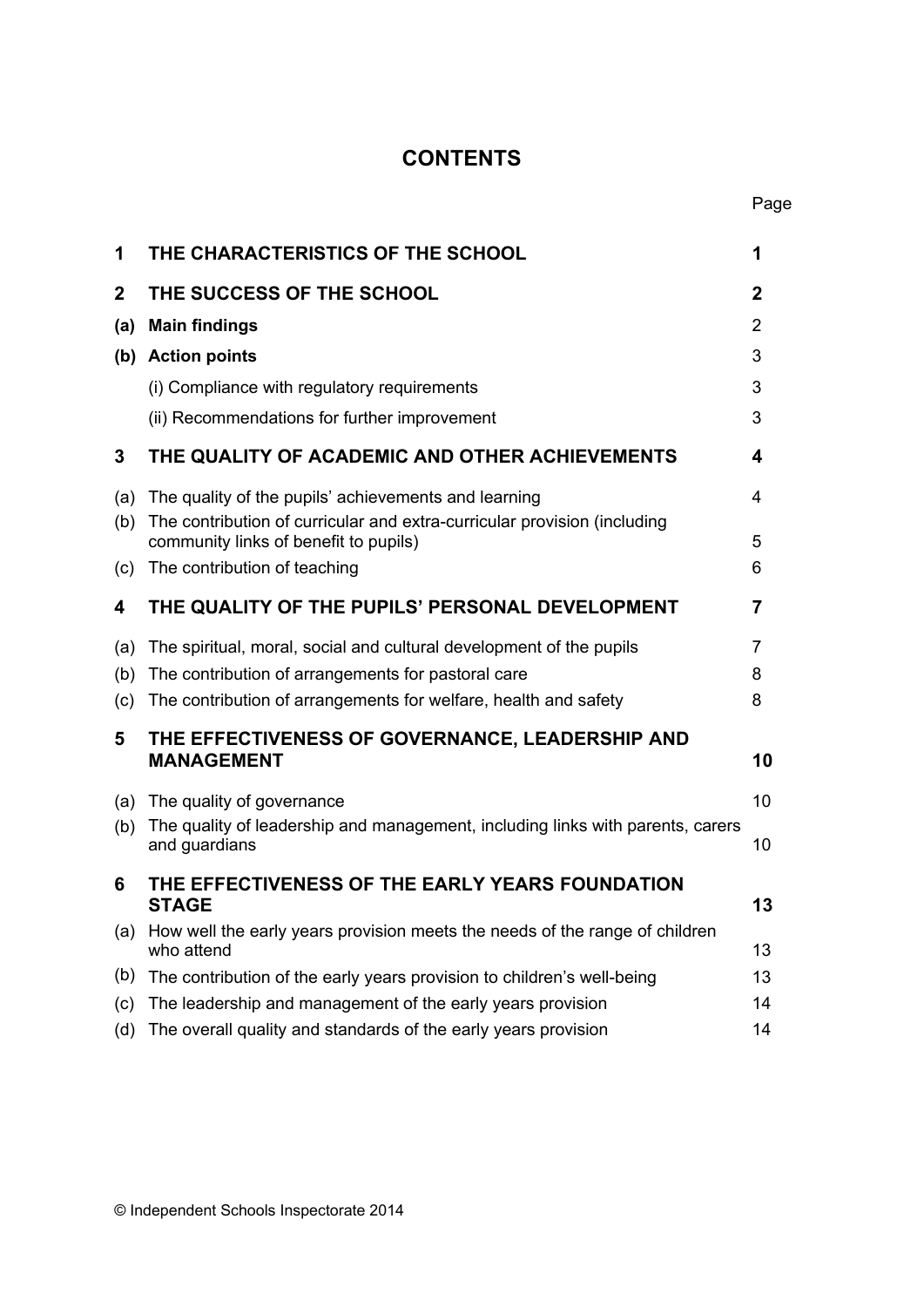## **1. THE CHARACTERISTICS OF THE SCHOOL**

- 1.1 Castle House School is a co-educational, day preparatory school for girls and boys from the ages of two to eleven. It is located in Newport, Shropshire in a Grade II listed building with spacious gardens. Castle House was founded in 1944 on the site of a former school. The school is owned and run by Castle House School Trust Ltd., a charitable trust with a governing body, established in 1980 to provide a modern education within a caring, non-denominational, Christian ethos. Since the previous inspection, the school has upgraded its information and communication technology (ICT) facilities, has introduced dance into the curriculum and has created an elected pupil school council.
- 1.2 The school is committed to creating a family atmosphere of care and support, in which pupils can achieve their full potential. The school declares its purpose to be a place where an encouraging start matters and where love and kindness count. It aims to make learning fulfilling and fun, with an emphasis on art, music, drama and sport. The school also seeks to develop in pupils qualities of independence, selfmotivation and self-confidence. It sets out to do this by nurturing interesting and balanced young people, and by aiming to offer the highest quality of education.
- 1.3 Children in the Early Years Foundation Stage (EYFS) are catered for in two classes. CHerubS Nursery provides for pupils aged from two to four years. The school and Nursery provide after school and holiday care. The lower school comprises Reception, plus Years 1 and 2. The upper school is organised into Years 3 to 6. There are 142 pupils on roll. In the lower and upper schools, there are 99 full-time pupils: 43 girls and 56 boys. In the Nursery, there are 17 girls and 19 boys attending part-time and 1 boy and 6 girls who attend full-time. There are 25 pupils who have been identified as having special educational needs and/or disabilities (SEND), and 20 of them receive specialist learning support. Three pupils have English as an additional language (EAL) and one receives help with the development of English skills. No pupil has a statement of special educational needs.
- 1.4 The ability level of the school covers a wide range but is generally above average. Most pupils come from professional and business families living in the local area, but the school also retains its links with the rural community. Very few pupils come from a minority ethnic background.
- 1.5 National Curriculum nomenclature is used throughout this report to refer to year groups in the school. The year group nomenclature used by the school and its National Curriculum (NC) equivalence are shown in the following table.

| ∣ School               | NC name        |
|------------------------|----------------|
| <b>CHerubS Nursery</b> | <b>Nursery</b> |
| Kindergarten           | Reception      |

#### *Early Years Foundation Stage Setting*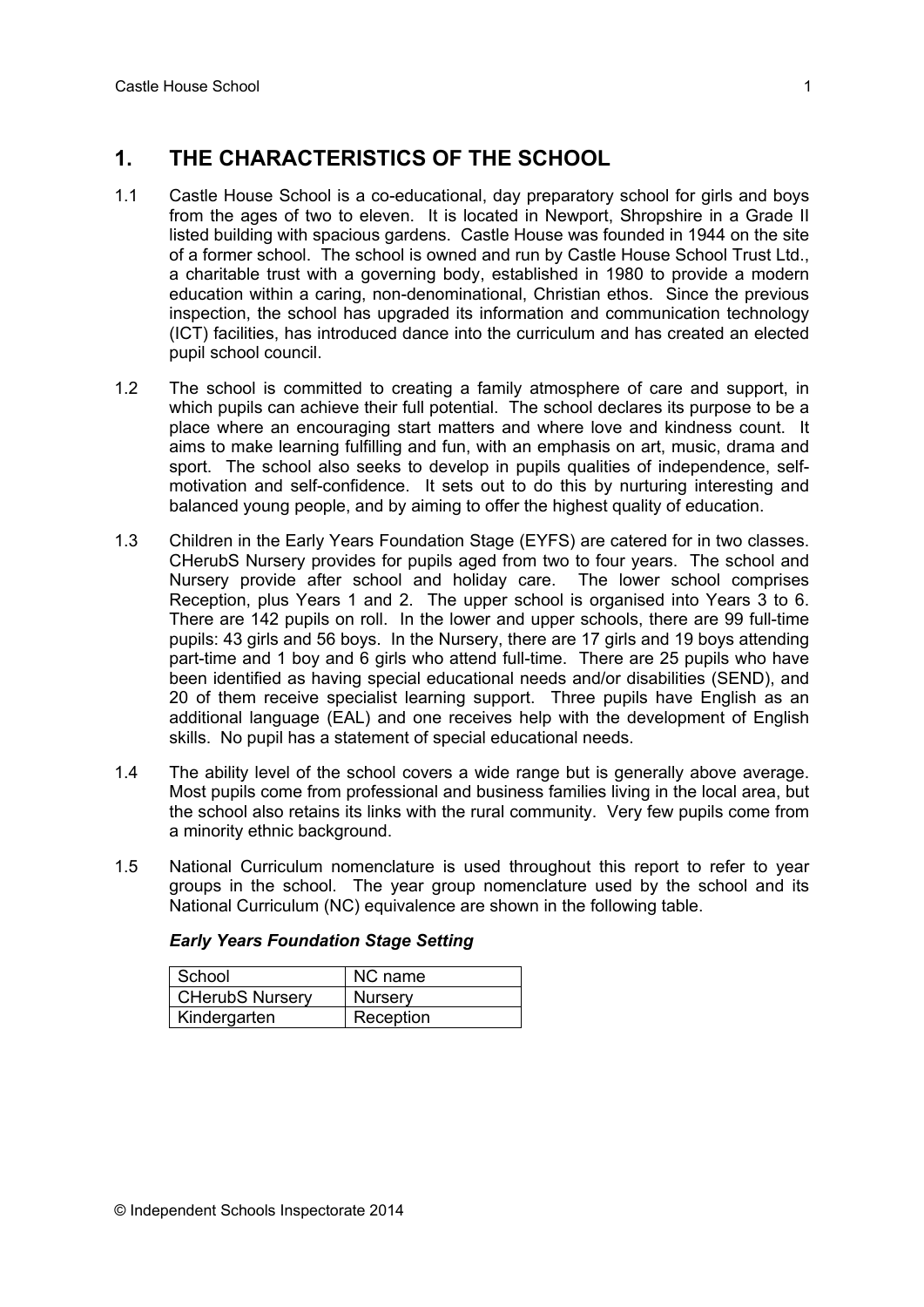# **2. THE SUCCESS OF THE SCHOOL**

### **2. (a) Main findings**

- 2.1 The pupils are well educated in line with the school's aims. They develop skills, knowledge and understanding in all subjects. The curriculum covers the required areas of learning and is suitable for all ages and abilities, with sport, music and drama featuring strongly and there is an extensive range of extra-curricular activities. Throughout the school teaching supports the school's aims. Pupils' work is marked and their performance assessed but this is not consistent across all subjects and the quality of marking is variable. Pupils with SEND and the few with EAL are very well supported. In response to the previous inspection, there are now more opportunities for pupils who are highly able, gifted and talented in extra-curricular provision, markedly in gymnastics where pupils' performance is outstanding, but work in class is not always suitably varied to extend the skills of the more able, particularly in classes where there is an over-reliance on worksheets.
- 2.2 The quality of the pupils' personal development is excellent. At all ages, the pupils are self-confident and considerate, showing respect for others. Pupils have a strong sense of right and wrong and an awareness of the non-material world. The introduction of an elected school council meets the recommendations from the previous inspection that the school should ensure that boys and girls experience more positions of responsibility and gain a heightened awareness of democratic principles. The excellent quality of pastoral care is demonstrated by the high levels of mutual respect between pupils and staff. The quality of welfare, health and safety of the pupils is sound overall. The safeguarding of pupils is taken seriously and is effective in day-to-day practice, but recruitment procedures have not always been followed correctly and these are being reviewed. By the time they leave the school, the pupils are very well prepared for their next steps in education, successfully reflecting the schools' aims.
- 2.3 The quality of governance is sound. Governors offer a range of professional expertise and have exercised prudent financial management that has now allowed investment in new teaching accommodation. Governors carry out their statutory annual review of safeguarding policies and procedures but have not always referenced this to current regulatory requirements, nor have they ensured through monitoring that recruitment procedures on staff and governors are scrupulously followed before they begin work at the school. The leadership and management of the school are very successful at overseeing the personal development of each pupil. However, they have not met all the recommendations of the previous inspection, nor has the implementation of academic policies been consistently monitored through staff appraisal or otherwise.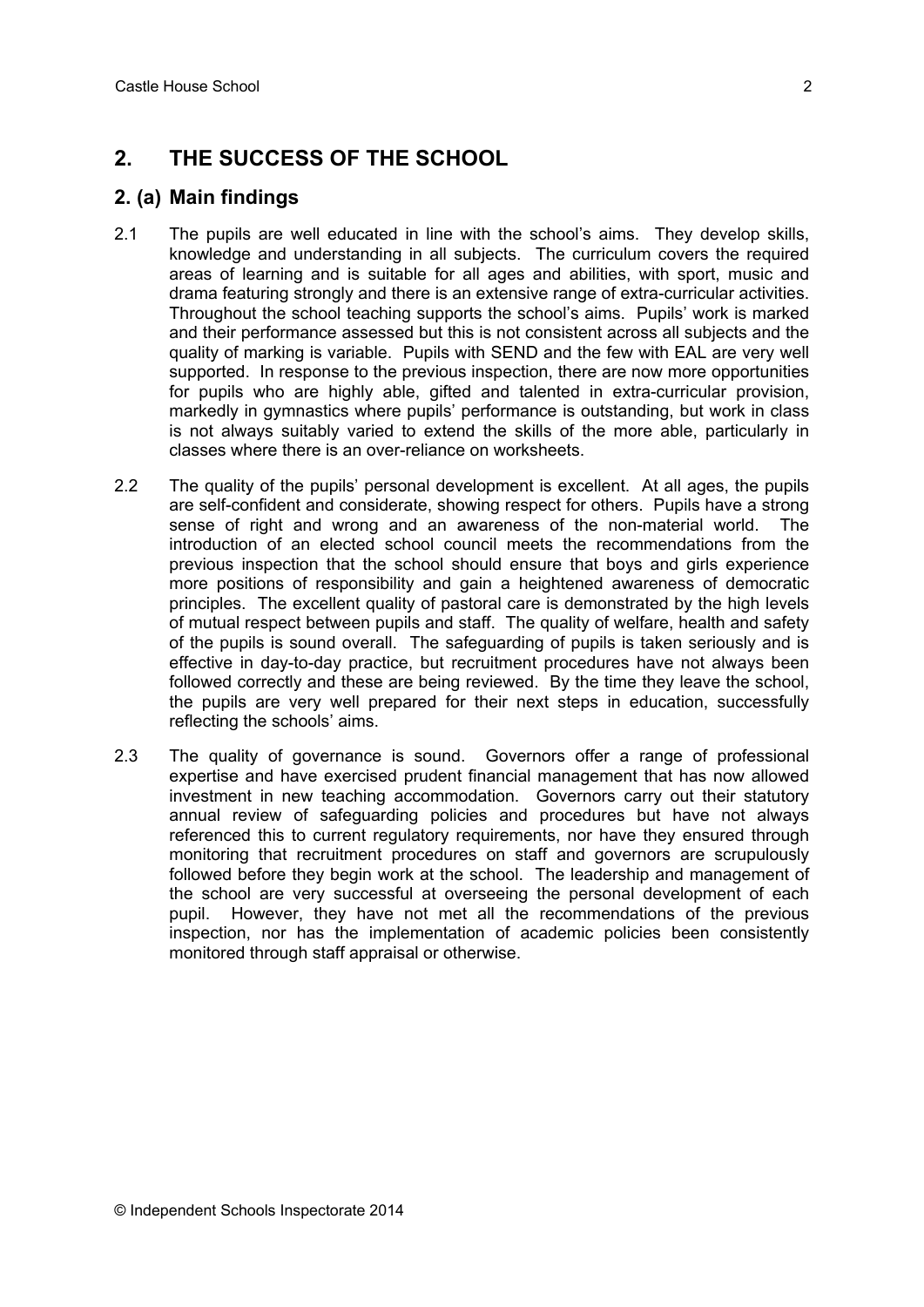## **2.(b) Action points**

#### **(i) Compliance with regulatory requirements**

- 2.4 The school does not meet all the requirements of the Independent School Standards Regulations 2010, and therefore it is required to:
	- ensure all the required recruitment processes, including, where relevant, references, qualifications, barred list and medical checks, are undertaken on staff and governors before they begin work at the school [Part 4, paragraphs 19(2)(a), (b)(ii)(iv), (c), (3), 21(6)(b)(i), 22(3)(c) (d), (6) and (7) under Suitability of staff, supply staff and proprietors; and, for the same reason, Part 3 paragraph 7(a) and (b), under Welfare, health and safety].
- 2.5 See the end of the Early Years Foundation Stage section 6 for the inspection findings in relation to the requirements of the Childcare Act 2006 for children under three.

#### **(ii) Recommendations for further improvement**

- 2.6 In addition to the above regulatory action points, the school is advised to make the following improvements.
	- 1. Ensure that governors implement thorough procedures for monitoring regulatory requirements including quality of teaching and assessment.
	- 2. Continue to develop and maintain the curriculum provision for the more able pupils.
	- 3. In the EYFS, ensure that all staff have regular appraisals so that training needs are identified and staff benefit from continuing professional development.
	- 4. In the EYFS, create rigorous systems for monitoring the curriculum in order to clarify priorities and identify areas for further improvement.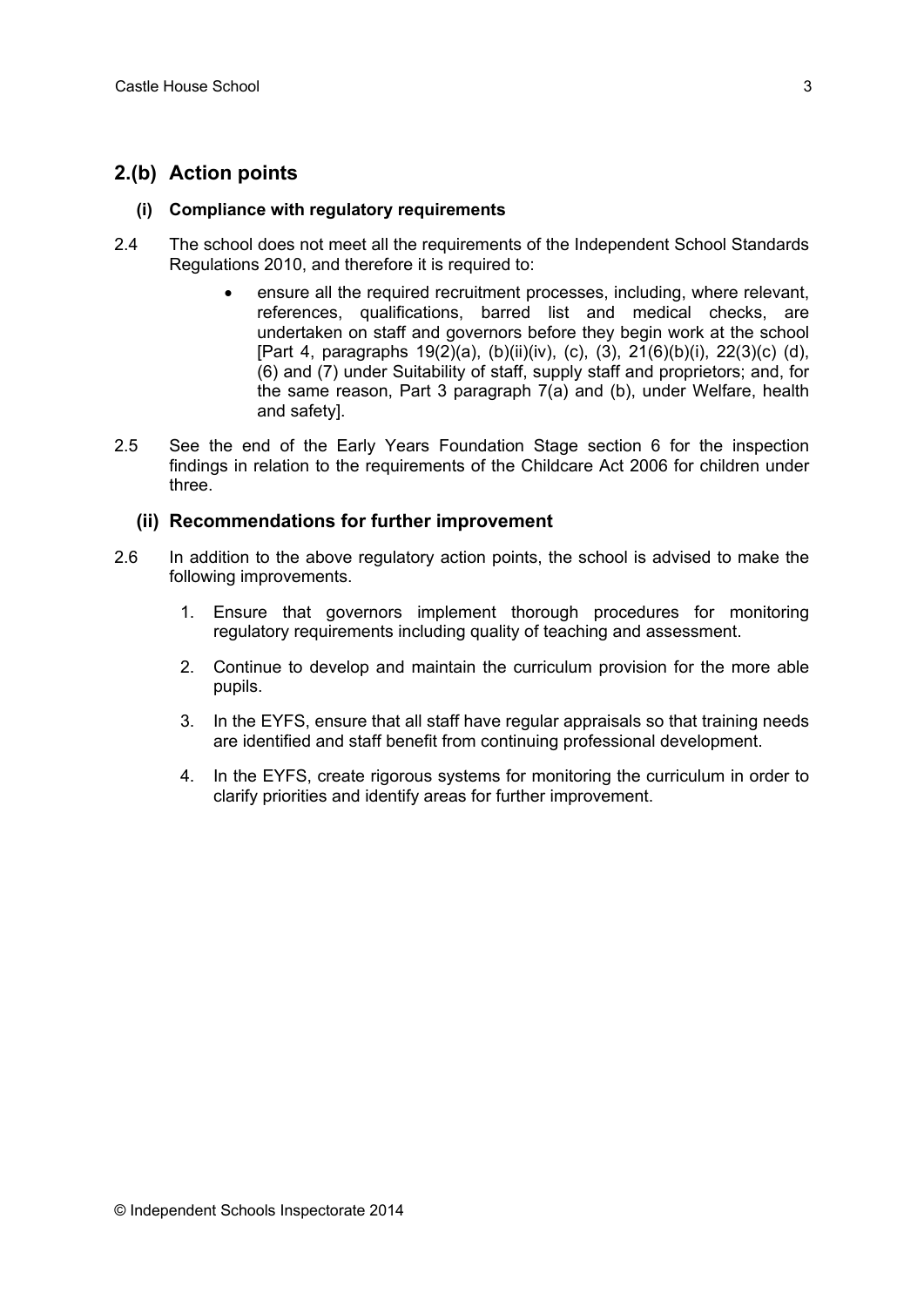## **3. THE QUALITY OF ACADEMIC AND OTHER ACHIEVEMENTS**

### **3.(a) The quality of the pupils' achievements and learning**

- 3.1 The overall quality of pupils' achievements is good.
- 3.2 Pupils are well educated in line with the school's aims of offering them a range of educational opportunities to fulfil their potential. Pupils develop good skills, knowledge and understanding in all subject areas and in their many extra-curricular activities. Pupils' literacy skills develop well. They are articulate and speak well on a variety of topics in which they are interested; for example, in an English lesson, pupils effectively discussed the change in patterns of rhythm in a poem. They listen to their teachers and to one another carefully. They read fluently and learn to write expressively. Pupils apply their numeracy skills to good effect in a range of subjects. Pupils express their creativity, evident around the school and in subjects such as music, drama and art. Pupils' reasoning skills are good, particularly when they are involved in discussions or asking their teachers relevant questions. In ICT lessons, pupils use their skills well; for example, lower school pupils successfully worked out how to program robotic turtles to draw geometrical shapes. The strong levels of participation in physical activities develop pupils' skills very effectively. At the age of 11, pupils move on to academically selective and non-selective independent and maintained schools and occasionally to boarding schools.
- 3.3 The quality of pupils' achievement in extra-curricular activities is excellent. Gymnasts enjoy outstanding success in local and national competitions. The squad has been selected as Shropshire's most successful primary school team. Several pupils achieve high grades in their external music and drama examinations. Pupils throughout the school are successful in a range of activities. Pupils in Year 6 have gained the gold award in a competition celebrating World Science Day. Pupils have won a national art competition and been finalists in a national chess challenge. These successes make a significant contribution to excellent personal development, giving pupils a greater understanding of teamwork as well as respect for differing abilities.
- 3.4 Pupils' attainment cannot be measured in relation to average performance in national tests, but on the evidence available from the scrutiny of pupils' work and observation it is judged to be good in relation to national averages. This level of attainment indicates that pupils make good rates of progress in relation to pupils of similar abilities. In the pre-inspection pupil questionnaire, almost all pupils indicated that they feel they are making good progress. Pupils with SEND and those who find some aspects of their learning more difficult make good progress because of the strong levels of support they receive in the classroom and in individual and group lessons. More able pupils, when given the opportunity, show they are capable of achieving high standards.
- 3.5 The pupils' success owes much to their excellent attitudes to learning. Pupils of all ages are keen to show their work and to talk about their learning. They approach tasks with enthusiasm and concentrate well. In discussions with pupils at interviews and informally, it is clear that pupils enjoy their learning, which is one of the school's aims. Pupils work well together and have the same level of interest and determination when working individually. The high quality of the relationships they have with their teachers and with each other has a positive impact on their achievement.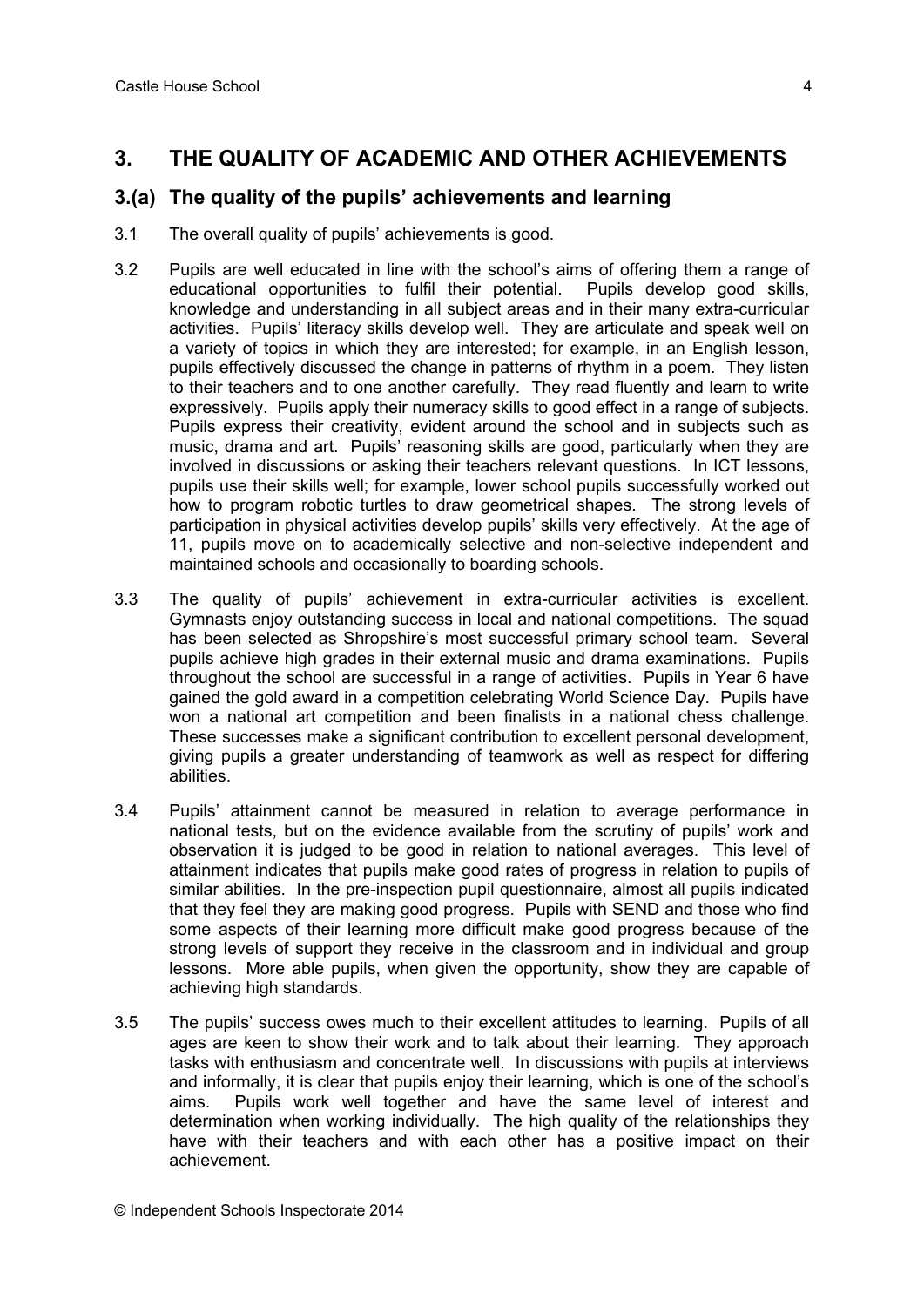### **3.(b) The contribution of curricular and extra-curricular provision**

- 3.6 The contribution of curricular and extra-curricular provision is good.
- 3.7 The school curriculum covers the required areas of learning, with many opportunities for developing the pupils' qualities in line with the school's aims. In addition to National Curriculum subjects, French is taught from Nursery and dance and drama taught from Reception. Although ICT is also taught in discrete lessons from Reception, its use is not yet embedded across all areas of the curriculum and thus opportunities for pupils to develop and use their skills are limited. When opportunities are offered, such as in mathematics, these are enjoyed and develop both subject and ICT skills. There are regular opportunities for independent reading and all pupils have a timetabled physical activity every day. The school makes a special effort to ensure all pupils are able to play for a school team in a variety of sports.
- 3.8 The curriculum meets the needs of the pupils. Curriculum provision for pupils with SEND and the few pupils with EAL is good; they receive tuition from specialist teachers in individual lessons and are also very well supported by additional assistance in class. Additional curriculum opportunities for more able pupils are less well embedded. Meeting the curriculum needs of individual pupils is limited, in part, by an over reliance on commercially produced worksheets, particularly for younger children. The library is well resourced and accessed regularly by pupils. The gardens and grounds around the main buildings provide an imaginative outdoor learning environment, and are well used both as an outdoor classroom and to explore and investigate the natural world. Subject documentation is reviewed on a rolling cycle but is not yet consistent in approach across the school.
- 3.9 An excellent range of extra-curricular activities is on offer, the majority run by school staff who know their pupils well. In the pre-inspection questionnaires, most pupils and all parents expressed their satisfaction with the range of subjects and experiences on offer and most pupils take advantage of them. In addition to individual music lessons, there are opportunities before school, at lunchtime and after school for activities such as drama, dance, chess, cookery, art and handicrafts as well as the innovative electronic communication club. Sports opportunities are numerous and inclusive of both boys and girls, with gymnastics on offer from Nursery. The school's exceptional performance in gymnastics at local and national level is fostered through the variety of extra-curricular opportunities available to pupils in various disciplines.
- 3.10 Pupils benefit from a variety of day trips that are closely linked to the curriculum. These include trips to the theatre, to local places of interest such as Roman ruins, castles and museums as well as 'pond dipping' in the nearby nature park. Older children go camping overnight. Alongside this, a range of speakers visit the school such as the local police who run drugs workshops for older pupils and sessions on internet safety, visiting clergy to take assemblies and representatives from charities usually selected by the pupils. The school has close links with the local community; for example, pupils perform music and sing in local residential homes; school council is engaged with the local road safety department in discussion about a pedestrian crossing; and pupils and staff hosted an open gardens day as 300 people visited the school's gardens. The school raises money for local charities at the harvest service.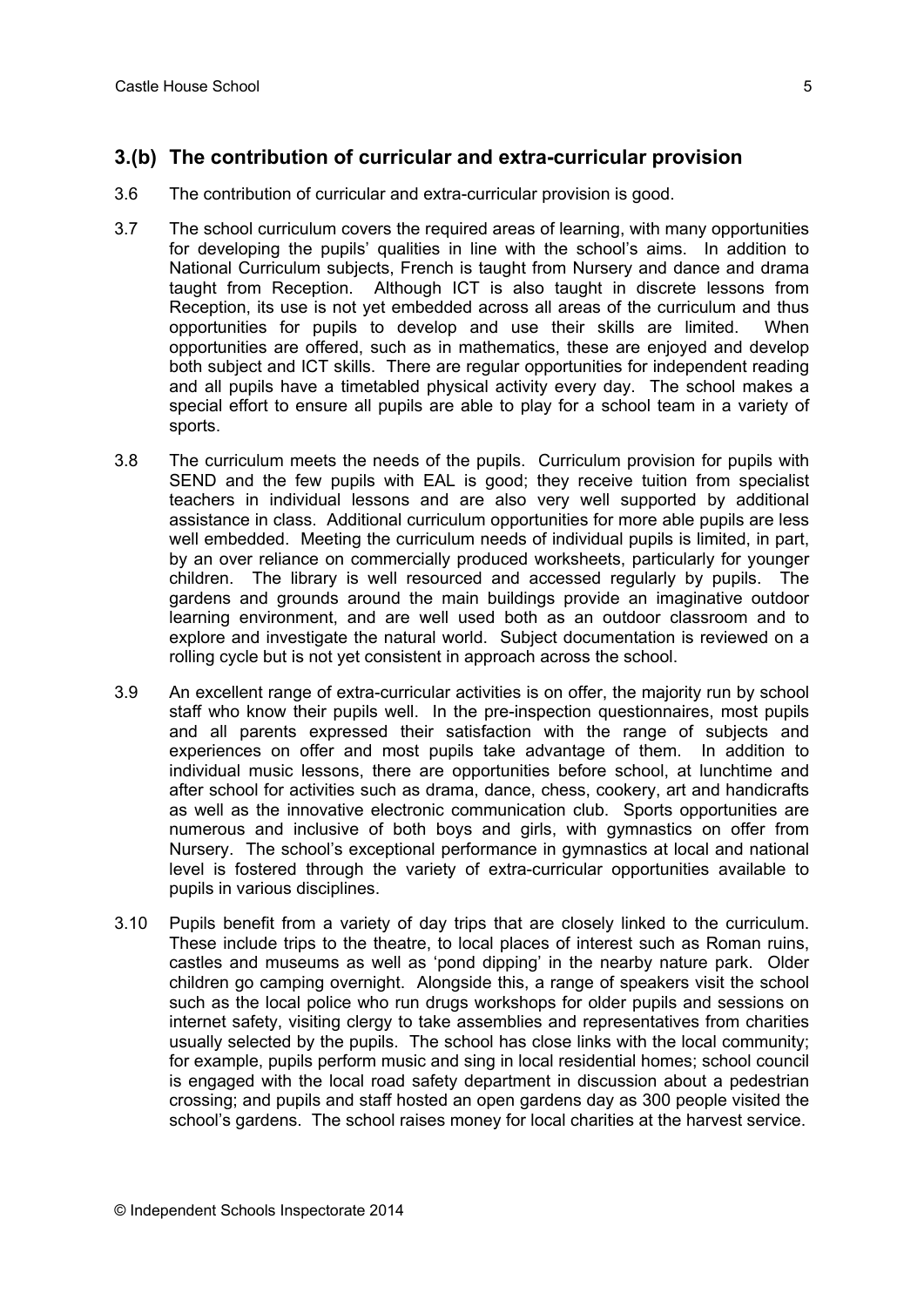# **3.(c) The contribution of teaching**

- 3.11 The contribution of teaching is good.
- 3.12 Teaching supports pupils' achievements effectively and fulfils the aims of the school. In all sections of the school teachers and teaching assistants know their pupils well, and strong relationships enhance the quality of teaching, enabling pupils to make good progress according to their abilities, increase their knowledge and develop their skills. The most effective lessons are taught at a well-judged pace with high expectations, shared learning objectives and effective questioning, with pupils inspired to make the most of the time available to maximise their progress. Resources are used effectively. This was exemplified in a lively and stimulating lesson where pupils had to construct their own insects, with an additional special feature, using specific scientific descriptions to label the body parts. The small minority of less successful lessons are characterised by a lack of planning and pace where pupils are not encouraged to ask questions or set appropriate tasks in order to develop their skills and understanding. The recommendation from the previous inspection, that the school should further refine the provision for pupils who are highly able, gifted or talented across the curriculum has not been fully met. Work in class is not always varied sufficiently well to match the range of pupils' abilities. When they are set challenging tasks, more able pupils make good progress.
- 3.13 Pupils' work is marked regularly. However, the quality of marking is inconsistent. Much is thorough, with constructive comments and targets that enable pupils to understand how they can progress further. In contrast, some marking is cursory and, on occasion, there is little evidence of teachers' comments being followed up. In response to the pupils questionnaires, pupils were very positive, with almost all pupils reporting that their teachers helped them learn and gave them individual help when they needed it; most found their lessons interesting. A few pupils felt that their homework did not help them learn. This was not supported by the evidence seen from the work scrutiny and from pupil interviews. Pupils reported enjoying the work set.
- 3.14 Teaching is supported by a range of regular assessments, including end of topic tests and more formal standardised tests. Results are recorded on pupil assessment profiles and hand-written tracking sheets. Form teachers also keep a personal record of achievement for each pupil. There is a lot of data available but assessment results are not centralised and are not used consistently to plan for the needs of each pupil individually or of each year group as they move up the school.
- 3.15 Pupils with SEND are identified quickly, assessed and supported well. Pupils with specific needs are given an individual education programme and receive appropriate support in class from teachers and teaching assistants, who are made aware of their targets, and in individual and small group lessons with a specialist teacher. Parents are made aware of the provision made for their children and communicate regularly with the school about the progress their child is making. Parents and pupils value this support.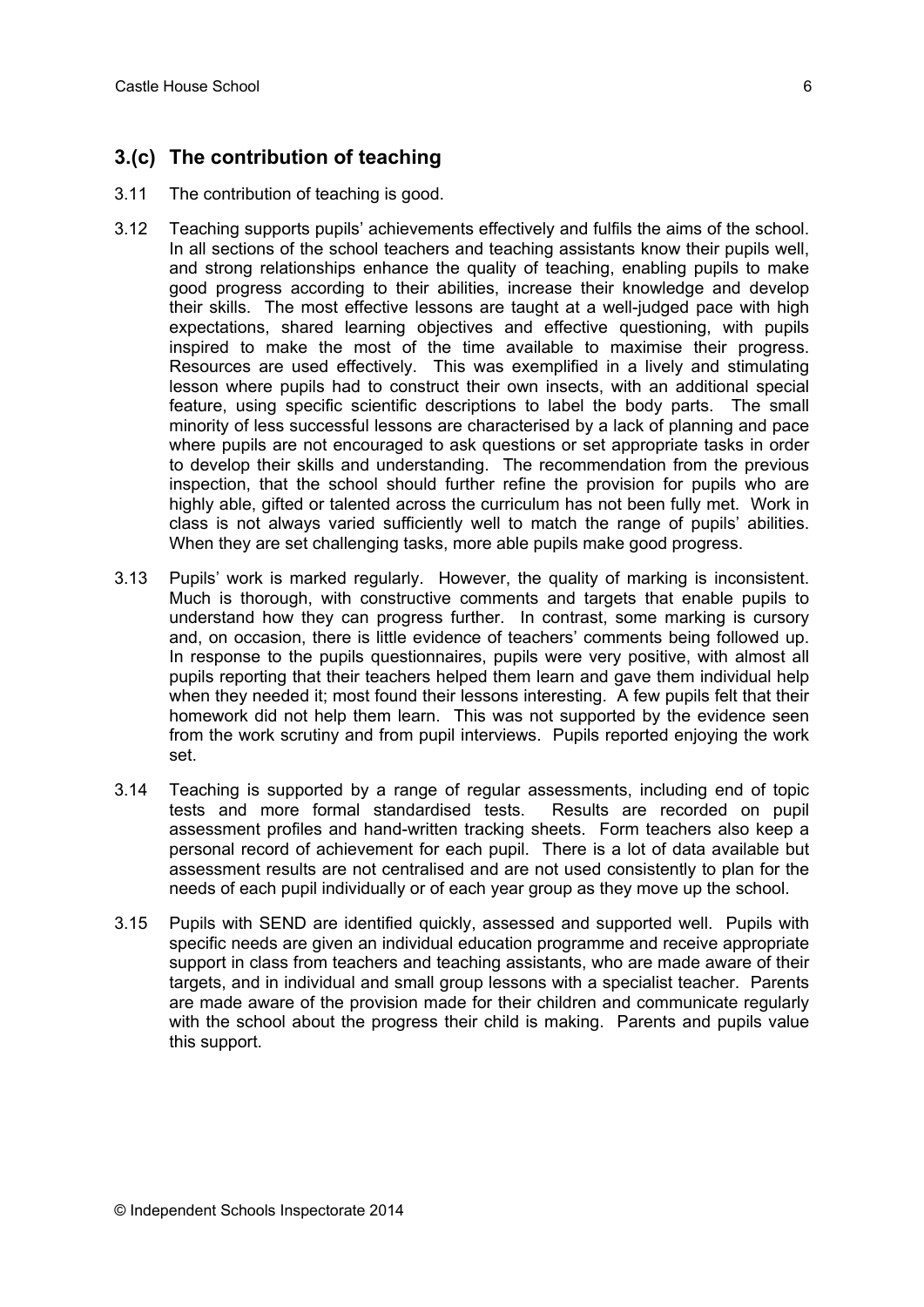### **4. THE QUALITY OF THE PUPILS' PERSONAL DEVELOPMENT**

### **4.(a) The spiritual, moral, social and cultural development of the pupils**

- 4.1 The spiritual, moral, social and cultural development of the pupils is excellent.
- 4.2 The excellent personal development of the pupils reflects the school's aims and Christian ethos. Pupils' spiritual awareness is demonstrated in their appreciation of the non-material world, as they wonder at the quality of light passing through stained and cut glass, and enjoy music, singing and artistic expression. As well as preparing and leading assemblies, they pause to reflect upon the daily topic, or express their faith in hymn singing and prayer. One very young pupil, reflecting upon what it means to be brave decided that what was required was to believe in Jesus, believe in yourself and never give up. Pupils display excellent self-awareness and confidence for their age.
- 4.3 Pupils know, understand and respect the school motto, emphasising kindness, and the school code of behaviour, both of which are regularly promoted and discussed. They understand right from wrong and are well behaved, polite and helpful towards each other and to visitors. They strive to win house points for good behaviour or achievement in their work.
- 4.4 The social development of pupils is excellent. Relationships between staff and pupils and amongst pupils are respectful and caring. They enjoy interaction across the age range in their school houses and smaller 'tree' groups within houses. Pupils celebrate each other's achievements with genuine pleasure. They express themselves with maturity and enthusiasm in interviews, happily talking about themselves and their experiences. New pupils to the school are integrated quickly and well, supported by their peers. Pupils say that it is easy to fit in and make new friends and that pupils look after each other.
- 4.5 In the pre-inspection questionnaires, a very few pupils did not feel that the school encourages them to undertake roles of responsibility but inspectors found that many opportunities exist in daily school life. Democratically elected representatives from Years 2 to 6 meet regularly on school council, to discuss and evaluate suggestions from their peers, with considerable maturity and realistic economic appreciation. They then report back to the whole school, with clarity and confidence. The school appoints librarians, head pupils, house and games captains and a variety of monitors from amongst older pupils. Pupils in Year 6 select those from their dinner tables who they feel merit the privilege of sitting on the Captain's Table during lunch the following day. This is much valued by younger pupils. Pupils gained insight into how the local council is run when the mayor came to talk to them.
- 4.6 Pupils raise funds to support a number of charities, both at home and abroad, frequently suggesting and nominating these. Recent support for an African medical charity included a visit from its representatives, who explained what living conditions are like for the intended recipients. Pupils express deep concern for those less fortunate than themselves and value their own quality of life.
- 4.7 They show understanding and respect for other faiths, for example in RE lessons, and there are highly harmonious and respectful relationships between pupils of different cultures within the school, with a genuine valuing of their achievements. Pupils understand the Western cultural tradition and enjoyed learning about other traditions on occasions such as Africa day. They appreciate aesthetic and cultural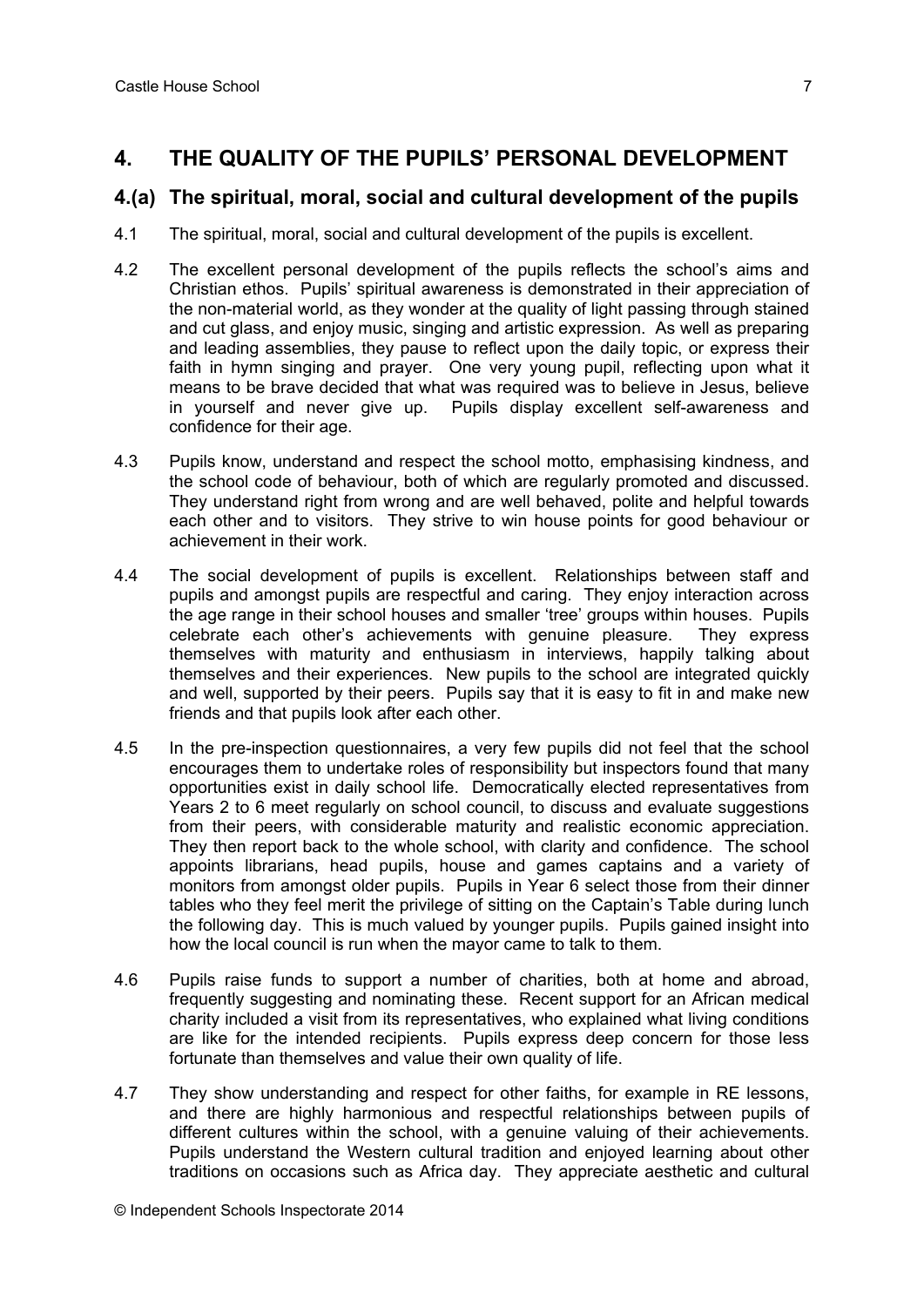insights through a wide variety of genres and cultures in art, music and dance, but other opportunities to explore different cultures are limited.

4.8 By the time they leave the school, pupils have a high standard of personal development, presenting themselves as articulate young people, with a mature appreciation of skills gained and a strong sense of personal worth.

#### **4.(b) The contribution of arrangements for pastoral care**

- 4.9 The school's arrangements for pastoral care are excellent.
- 4.10 The school's aims to provide a caring, non-denominational, Christian ethos are well met. Relationships between staff and pupils and amongst the pupils are highly positive, with staff providing excellent role models. In the pre-inspection questionnaire, the vast majority of parents were highly appreciative of the care their children receive and said their children are well looked after, happy and feel safe in school.
- 4.11 Class teachers provide a high level of support and encouragement to pupils. A few pupils responding to the questionnaires felt that their teachers did not show concern for them as a person, that rewards and sanctions were unfairly distributed and that the school does not seek their opinions or respond to them. Inspection evidence from observation and interviews with pupils did not support this view. Staff know the pupils extremely well and are effective in meeting individual pastoral needs. Pupils can use suggestion boxes to share their views with the elected school council. Their ideas for improving the school environment are carefully considered, being implemented where appropriate.
- 4.12 Pupils are encouraged to be healthy by eating a healthy diet and taking regular exercise. Pupils may bring fruit to school for morning snack, drinking water is available throughout the day and a balanced diet is provided at lunch time, with the option of fruit for dessert. Daily physical activity is timetabled for all pupils and there is ample opportunity to be active at playtimes.
- 4.13 A few parents expressed concerns about bullying in their questionnaires. Pupils talking to inspectors understood the unkindness of bullying and were clear that any incidents of bullying or unacceptable behaviour were taken seriously and properly dealt with. Inspectors found that the school is effective in promoting good behaviour. The code of conduct is readily adhered to and clearly understood by pupils. In parents' questionnaires the vast majority agree that the standards of behaviour are high.
- 4.14 The school has a suitable plan to improve educational access for pupils with SEND.

#### **4.(c) The contribution of arrangements for welfare, health and safety**

- 4.15 The contribution of arrangements for welfare, health and safety is sound overall.
- 4.16 Health and safety measures are a high priority throughout the school. Many staff are trained in first aid including paediatric first aid in the EYFS. Any accidents or injuries are recorded and parents are kept informed. Accident records are analysed regularly in order to determine any area where the school could improve its procedures. Risk assessments are thorough and undertaken regularly. There is good provision for those who are unwell or who are injured at school and for those pupils with SEND.

© Independent Schools Inspectorate 2014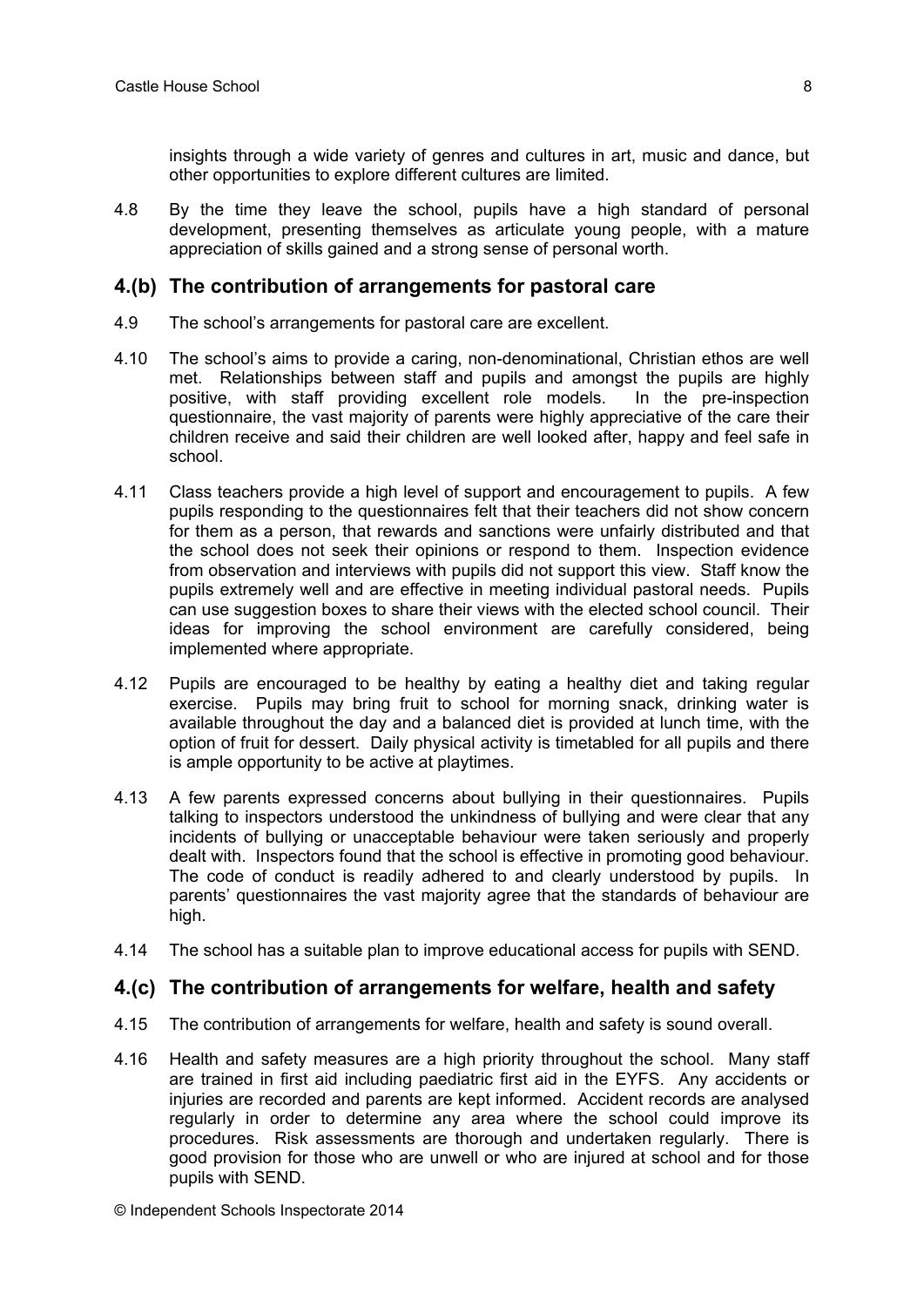- 4.17 Buildings and premises, and in particular the grounds, are maintained well. Fire and other equipment is checked and the necessary records are diligently kept. Fire drills are carried out regularly and assessed for effectiveness; action is taken if improvements are needed. A fire risk assessment is undertaken annually. Staff undertake appropriate fire training.
- 4.18 Throughout the school, safeguarding and the welfare of the pupils are priorities for all staff and are effective in day-to-day practice. The designated safeguarding lead, who is appropriately trained, is known to all staff and is approachable should any concerns arise. All staff have access to and have read the new statutory guidance, and the school has an action plan to ensure that this guidance is met fully. All staff, including non-teaching, part-time and ancillary staff, have recently received child protection training. The school has a good working relationship with local children's social care.
- 4.19 All current staff have been vetted with appropriate criminal record checks although some of these and other checks have not been undertaken at the correct time. The checking of governors' appointments has also not always been rigorously carried out. Recruitment procedures are currently being improved.
- 4.20 The attendance registers have been maintained accurately and kept for three years. The school is in the process of moving to an electronic admission register and all information required for each child is correctly recorded and stored.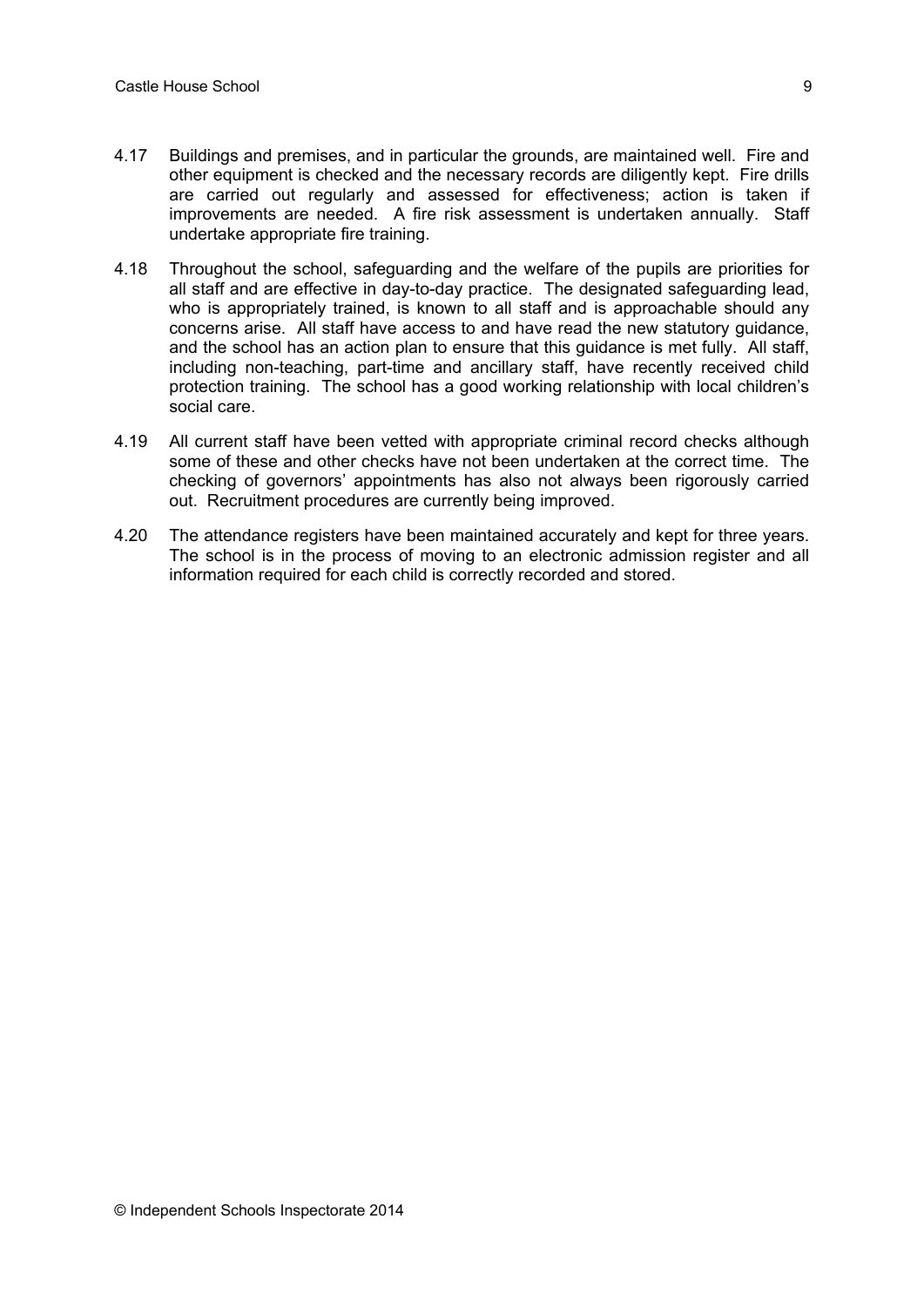# **5. THE EFFECTIVENESS OF GOVERNANCE, LEADERSHIP AND MANAGEMENT**

### **5.(a) The quality of governance**

- 5.1 The quality of governance is sound.
- 5.2 Members of the governing body are closely associated with the school with many being past and current parents. They offer a range of relevant professional expertise that assists the school in fulfilling its aims. Active governors' committees work with leadership and management to discuss current issues and plan future developments. Prudent financial management over recent years has now allowed for investment in staff and in new teaching rooms that are currently under construction in preparation for the next academic year. This is to allow some reorganisation of current teaching accommodation and resources.
- 5.3 Governors have a good insight into the working of the school through the headmaster's detailed reports and the regular presence of the chairman of the governors and the chair of the development committee. Governors attend many school events, such as open days, and they assisted in playing host at an association national gymnastics championships organised by the school. They are effective in providing support, challenge and stimulus for growth, working closely with the headmaster and leadership team. Systems for an increasingly effective monitoring of educational standards are being implemented through a programme of governors sampling the pupils' curricular experience; however, there is a lack of monitoring of the implementation of academic policies.
- 5.4 The governing body carries out a statutory annual review of the school's safeguarding policy but has not always referenced this, and all other school policies, to current regulatory requirements including those for the EYFS. The governors have agreed an action plan to ensure the school's safeguarding policy and procedures follow the newly published guidance. Safer recruitment procedures are in operation and the suitability of all staff and governors has appropriately checked.

### **5.(b) The quality of leadership and management, including links with parents, carers and guardians**

- 5.5 The quality of leadership and management, including links with parents, carers and guardians, is sound.
- 5.6 The senior leadership team meets regularly and its members are accessible to members of staff, pupils and parents. They are very committed to the personal and academic development of the pupils through a nurturing community and successfully meet the aims of the school. The results of the parents' and pupils' questionnaires show that a very large majority of parents feel the school is well run and children like being at school.
- 5.7 Although all staff are correctly trained in child protection, not all safer recruitment procedures have been scrupulously followed, with the necessary checks on some staff and governors not being undertaken before they began work at the school. However, currently the suitability of staff has been assured and an action plan is in place to ensure that the most recently published guidance is met. This includes a review of recruitment procedures for all staff and governors to ensure that errors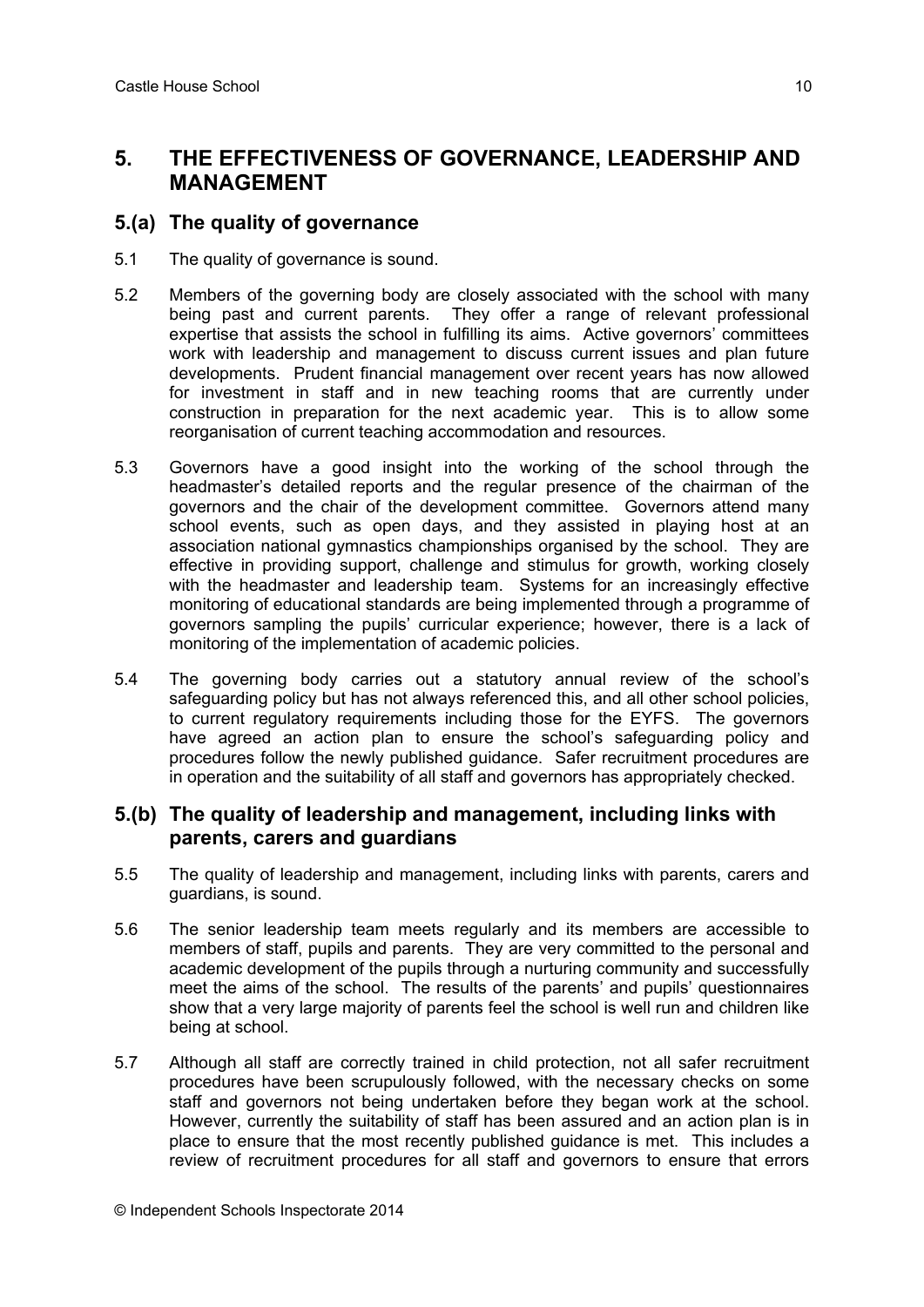made in the past are not repeated. Other school policies are reviewed regularly and by the end of the inspection met current regulations, including those for the EYFS.

- 5.8 In line with the recommendations of the previous inspection, pupils at the top of the school have been given greater responsibility through their position on school council, their recommendations for the 'Captain's Table' and through minor roles such as demonstrating the accompanying actions to songs in hymn practice. Awareness of the democratic process has been heightened through regular elections to school council and visits from the local mayor. The leadership team has made some progress towards implementing the recommendation to refine further the provision for pupils who are highly able, gifted or talented across the curriculum. This has been particularly successful in extra-curricular activities. The newly appointed co-ordinator for pupils with SEND now has responsibility for able, gifted and talented pupils and the school is developing more formal policies to cover their provision.
- 5.9 The senior leadership team provides clear educational direction through the reviewing of written policies but has been less successful in the monitoring of their implementation. The formal appraisal of staff has recently been reviewed and a new cycle has just commenced. Pupil performance is monitored through success in their examinations to senior schools and through a series of standardised tests, but results of these are not yet centralised limiting the scope for the leadership to plan effectively to meet the needs of all pupils. The quality of assessment of pupils work is inconsistent. Subject leaders have started to introduce a system of target setting but this has yet to be fully established and its success monitored. This is recognised in the comprehensive school development plan that encompasses all aspects of the school.
- 5.10 The school maintains excellent links with its parents. Parents and prospective parents are provided with the required information about the school. A large number of parents responded to the pre-inspection questionnaire. They expressed their satisfaction with the education that their children receive, the quality of communication with the school and the warm relationships that are formed. Parents particularly appreciate the friendly, family atmosphere and the quality of care given to their children together with the emphasis on kindness and building children's confidence. A very small minority of parents expressed concern about bullying and homework, but inspection evidence did not support these concerns. The vast majority of parents would happily recommend this school to another parent.
- 5.11 New parents receive a warm welcome to the school and all parents are kept extremely well-informed about the school and its activities. Parents of children in the EYFS are welcomed into school at the start and end of the day where they can see what their children are doing and they communicate daily through homework diaries. Parents with older children can meet teachers briefly at the end of the day or, if a longer discussion is needed, make an appointment. There are two formal parents' meetings each year for discussion with teachers. Parents also receive a full report at the end of the Summer term which is extremely detailed and informative, and briefer grade reports at half terms and in December and April. All parents receive the school newsletters and increasing use is made of contact by email. The school's website is informative and is updated regularly.
- 5.12 The Parents Liaison Association is highly active and organises numerous events both socially for the whole family like the Easter Egg Bingo Hotdog Supper or gatherings such as the Summer Ball for adults when proceeds are shared between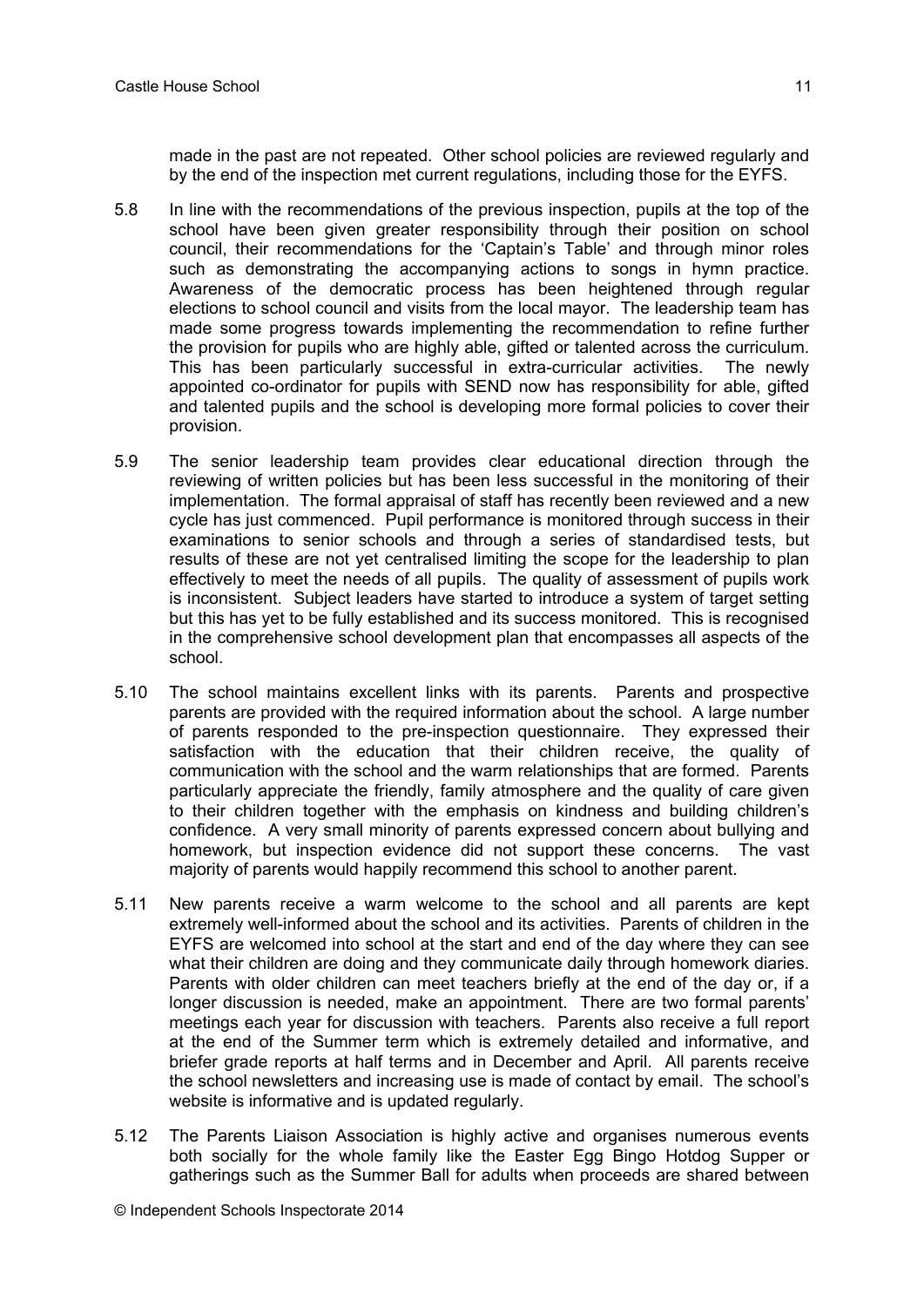school funds and a chosen charity. Parents are extremely supportive of events. For example, a large number of enthusiastic parents led the cheering at the recent swimming gala for pupils in Years 3 to 6.

5.13 Parents are welcomed into school if a problem arises and they are aware of the formal complaints procedure should a serious problem occur. In the questionnaires, most parents felt that their concerns had been handled well and that they had received timely responses to questions. Inspection evidence confirmed this view.

#### **What the school should do to improve is given at the beginning of the report in section 2.**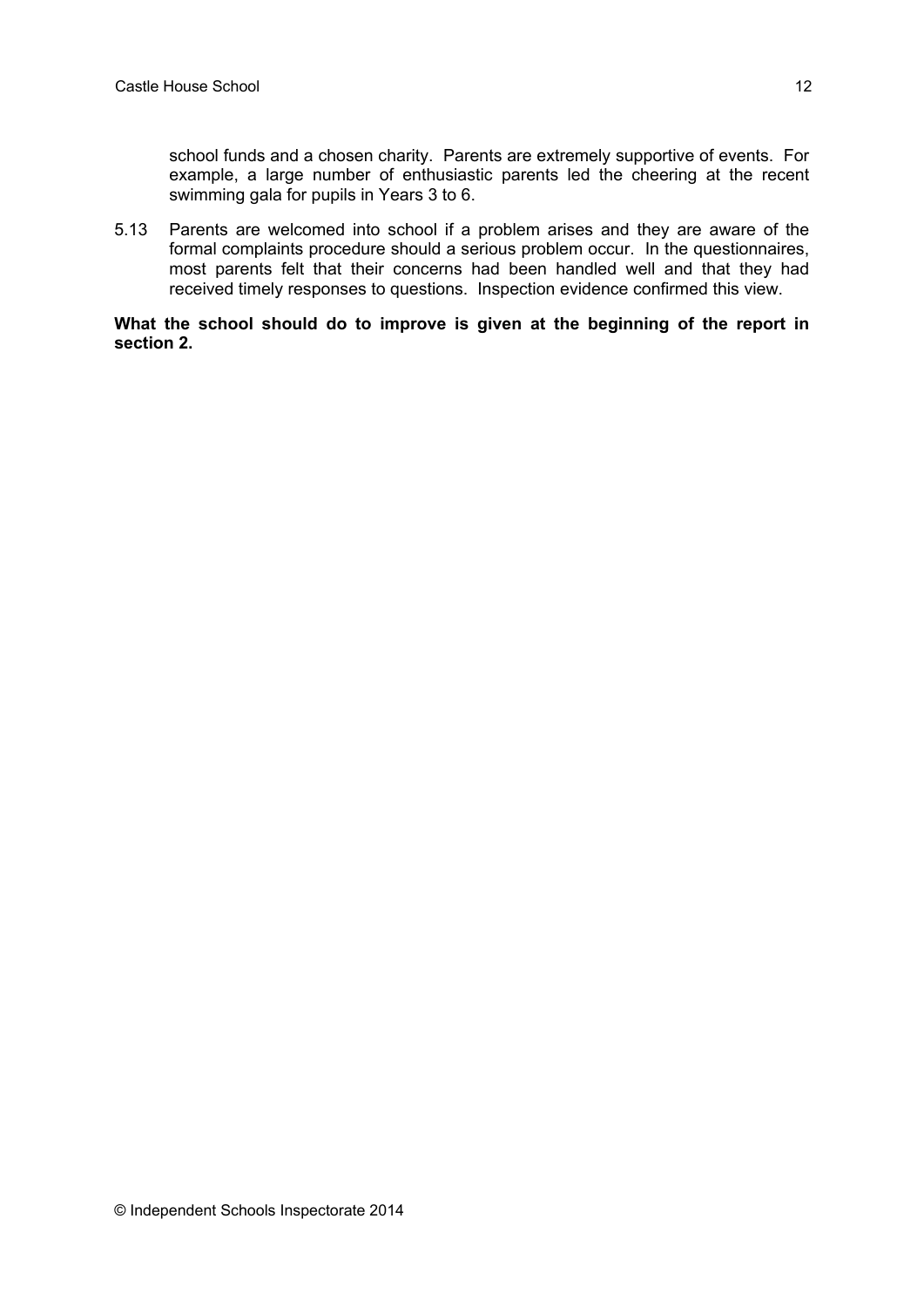# **6. THE EFFECTIVENESS OF THE EARLY YEARS FOUNDATION STAGE**

### **6.(a) How well the early years provision meets the needs of the range of children who attend**

- 6.1 The quality of the provision is good in meeting the needs of the range of children who attend. Programmes are expertly devised and give children numerous opportunities to make close relationships, to learn both independently and with adult support, and to start to speak clearly and thoughtfully and listen attentively. As a result, children are ready for the next stages of their learning. The programmes help all children to reach the level of development typical for their age. Children's gross and fine motor skills develop well. In the Nursery, children under the age of three are given the opportunity to climb, roll and jump during PE and use chalks to draw round each other in the playground, and in doing so, to gain confidence in applying their motor skills. By the end of Reception, most children have attained all their early learning goals, their emerging writing is fluent and neat and their numerical skills are well developed.
- 6.2 Staff have high expectations, provide exciting, stimulating activities and use questions and information expertly so that children are intrigued and encouraged to think for themselves and to confer in groups. For example, in Reception children were set a challenge to send a basket across a stretch of water, which involved them in negotiating and discussing which ideas were feasible. The recommendation from the previous inspection to increase planned use of the outside area for childinitiated activities has been fulfilled. On occasion, however, lessons do not follow the timetable and then activities, while pleasant, do not ensure that key skills are developed effectively.
- 6.3 Planning of teaching strategies is usually excellent as a result of detailed assessment. This ensures that all children, including those with SEND, with EAL and the most able are challenged appropriately so that they make rapid progress from their starting points.
- 6.4 Parents and staff work closely together, which ensures that everyone is well involved in the children's learning, whether in the setting or at home. Parents are very positive about the care for their children and are particularly pleased with the family atmosphere which helps children to settle quickly and become confident. Parents are informed appropriately about their children's achievements and progress through informal meetings at the start and end of the day and through each child's learning journal as well as through formal meetings and reports.

### **6.(b) The contribution of the early years provision to children's wellbeing**

6.5 Provision for children's well-being is good. Key members of staff are effective role models and have high expectations that children will behave well and ensure that relationships in each room between children and with adults are outstanding. The atmosphere in each room is warm and welcoming, which encourages children to feel happy and to be confident to work both independently and in groups. The very youngest children form secure bonds with their carers. They played happily alongside each other, for example, when painting the ground while older children collaborated maturely to find solutions to problems when making lighthouses.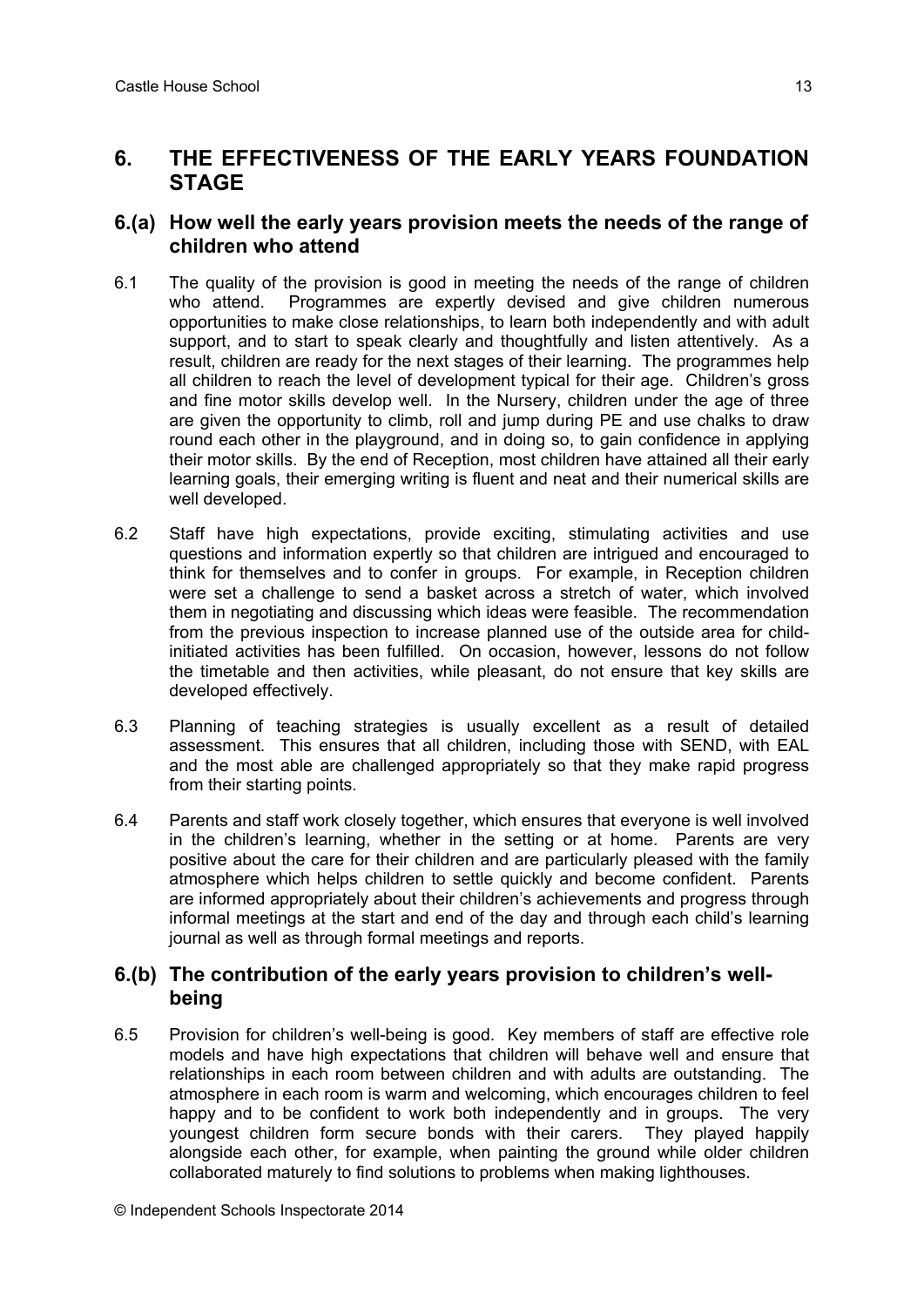6.6 Staff ensure that children know how to stay safe, the importance of physical exercise and how to eat healthily with snacks of fruit and nourishing hot meals at lunch. Everyone is used to washing their hands regularly and children are encouraged to manage their own hygiene. Children are prepared well for their transitions, transferring easily from one room to the next because they know all the staff well, including those in Year 1, and they visit their new classrooms and become accustomed to them.

#### **6.(c) The leadership and management of the early years provision**

- 6.7 The quality of leadership and management requires improvement. Governance is effective in supporting the EYFS. The management team works hard to ensure that provision for the children is good, and as a result, the setting meets the learning and development requirements well. The team ensures that all staff receive training in health and safety measures and staff are highly aware of their importance in day to day practice to ensure children feel safe and secure. Some aspects of safe recruitment procedures have not consistently been applied or monitored to ensure checks on staff have been undertaken in a suitably timely manner.
- 6.8 The lead teacher in each room rigorously checks the quality of her own planning and assessment. They have ensured that links between Nursery and Reception have been strengthened as recommended in the previous inspection. However, at present, there is no oversight of the quality of the setting as a whole, nor is there regular appraisal to give all staff opportunities to identify training needs. Supervision is carried out regularly but informally as individual staff members meet with their appointed line manager. Because of the size of the setting and the number of parttime staff, there is no pattern of regular staff meetings to identify areas for improvement as part of a process of self-evaluation. Nor is there the opportunity to discuss, plan and identify areas for further improvement. The management team meets as necessary. The leader in each room nurtures a strong feeling of working as a united team. Policies have been updated recently to ensure they meet the requirements of the EYFS.
- 6.9 There are close partnerships with parents who are highly supportive and eager to help their children, and external agencies give valued support when needed.

#### **6.(d) The overall quality and standards of the early years provision**

- 6.10 The quality and standards in the EYFS require improvement. All children make rapid progress in relation to their abilities and needs and most children exceed the early learning goals by, and sometimes before, the end of the Reception year. Children in both rooms are happy, confident learners and form warm, trusting relationships with adults and other children. Children with SEND and those who with EAL receive good support and the most able children are challenged to work at appropriate levels. Children under three start to recognise their own names and other names too while children in Reception use their extensive knowledge of phonics to read complex words, such as 'sweltering' and 'computer', fluently and to write simple text. Younger children start to understand that bottles of different sizes contain different numbers of tumblers full of water, and in Reception children confidently make sums by doubling digits.
- 6.11 The children's personal and emotional development is outstanding. They feel safe and secure, and their behaviour is impeccable throughout the setting. In the Nursery